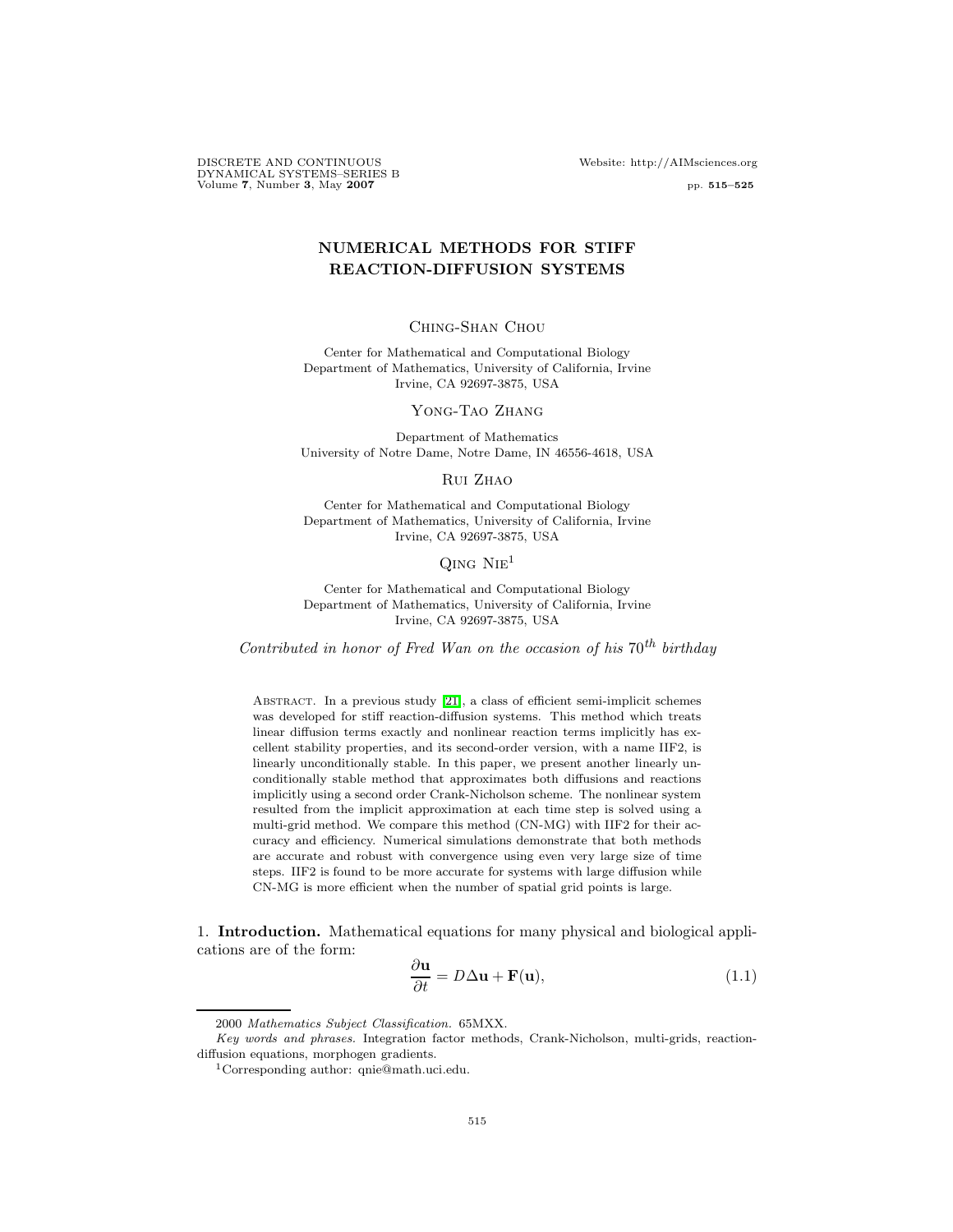where  $\mathbf{u} \in \mathbb{R}^m$  represents a group of physical or biological species,  $D \in \mathbb{R}^{m \times m}$  is the diffusion constant matrix,  $\Delta$ **u** is the Laplacian associated with the diffusion of the species  $\bf{u}$ , and  $\bf{F}(\bf{u})$  describes the chemical or biological reactions.

When the diffusion term is discretized using finite difference methods, the reactiondiffusion system [\(1.1\)](#page-0-0) is first reduced to a system of ODEs:

<span id="page-1-0"></span>
$$
u_t = \mathcal{C}u + \mathcal{F}(u),\tag{1.2}
$$

where  $\mathcal{C}u$  is a finite difference approximation of  $D\Delta$ u. Let N denote the number of spatial grid points for the approximation of the Laplacian  $\Delta u$ , then  $u(t) \in R^{N \cdot m}$ and C is a  $(N \cdot m) \times (N \cdot m)$  matrix. For instance, C is a tri-diagonal matrix in a one dimensional system when a second order central difference is carried out on the diffusion.

For a time integrator applied to Eq.  $(1.2)$ , the time step is constrained by the size of the eigenvalues of the diffusion matrix  $\mathcal{C}$ , which are proportional to diffusion coefficients and spatial resolutions as well as the stiffness of the nonlinear reaction term  $\mathcal{F}(u)$ . The constraint due to diffusion can be totally removed by treating the term  $\mathcal{C}u$  exactly [\[9,](#page-9-0) [1,](#page-9-1) [2\]](#page-9-2). Different approximations on the temporal integral involving  $\mathcal{F}(u)$  in this approach result in either Integration Factor (IF) method [\[18,](#page-9-3) [21\]](#page-10-0) or Exponential Time Differencing (ETD) method [\[13,](#page-9-4) [6,](#page-9-5) [7,](#page-9-6) [8\]](#page-9-7).

Although the stability constraint due to diffusion is totally removed in the IF and ETD methods, the time step is still constrained by stiffness of the reaction term  $\mathcal{F}(u)$  due to their explicit treatment of  $\mathcal{F}(u)$  through either linear multi-step methods [\[9,](#page-9-0) [2\]](#page-9-2) or Runge-Kutta approximations [\[5\]](#page-9-8). These methods are efficient for diffusion-dominated systems but not for systems with highly stiff reactions as well as strong diffusive effects, as often is the case in many biological applications. In diffusive morphogen gradient systems [\[16,](#page-9-9) [11,](#page-9-10) [19,](#page-9-11) [20\]](#page-10-1), for instance, the reaction rate constants usually differ by four to six magnitudes and the system is very stiff as a result.

Recently, a new class of semi-implicit integration factor (IIF) methods [\[21\]](#page-10-0) has been introduced to address this issue. The new IIF method treats diffusion terms exactly and nonlinear reaction terms  $\mathcal{F}(u)$  implicitly in such a way that the implicit approximation of the nonlinear terms is decoupled from the global calculation of the diffusion term. Consequently, it avoids solving a large nonlinear system with  $N \cdot m$  unknowns; instead, a system of size m, the number of the original differential equations, has to be solved at each spatial grid point. The structure of the the small nonlinear system is particularly suitable for simple iterative nonlinear solvers such as the fixed point iteration. The overall computational cost is of the same order as the explicit IF or ETD methods, and it mainly comes from the matrixvector multiplications due to the exact representation of diffusion operators. The IIF methods have much better stability properties than the explicit IF or ETD methods, and the second-order IIF (IIF2) is unconditionally stable.

In this paper, we will compare this semi-implicit method (IIF2) with a fully implicit and unconditionally stable method. In the fully implicit method, a secondorder Crank-Nicholson approximation  $[4]$  is applied to Eq.  $(1.1)$ . As a result, a large system of nonlinear equations with  $(N \cdot m)$  equations and  $(N \cdot m)$  unknowns has to be solved at every time step. Because the size of the nonlinear system linearly depends on the spatial resolution  $N$ , using a standard nonlinear solver for such system is usually very expensive. To speed up the calculation, we incorporate an efficient multi-grid method [\[3\]](#page-9-13) to solve the system at every time step. Finally, we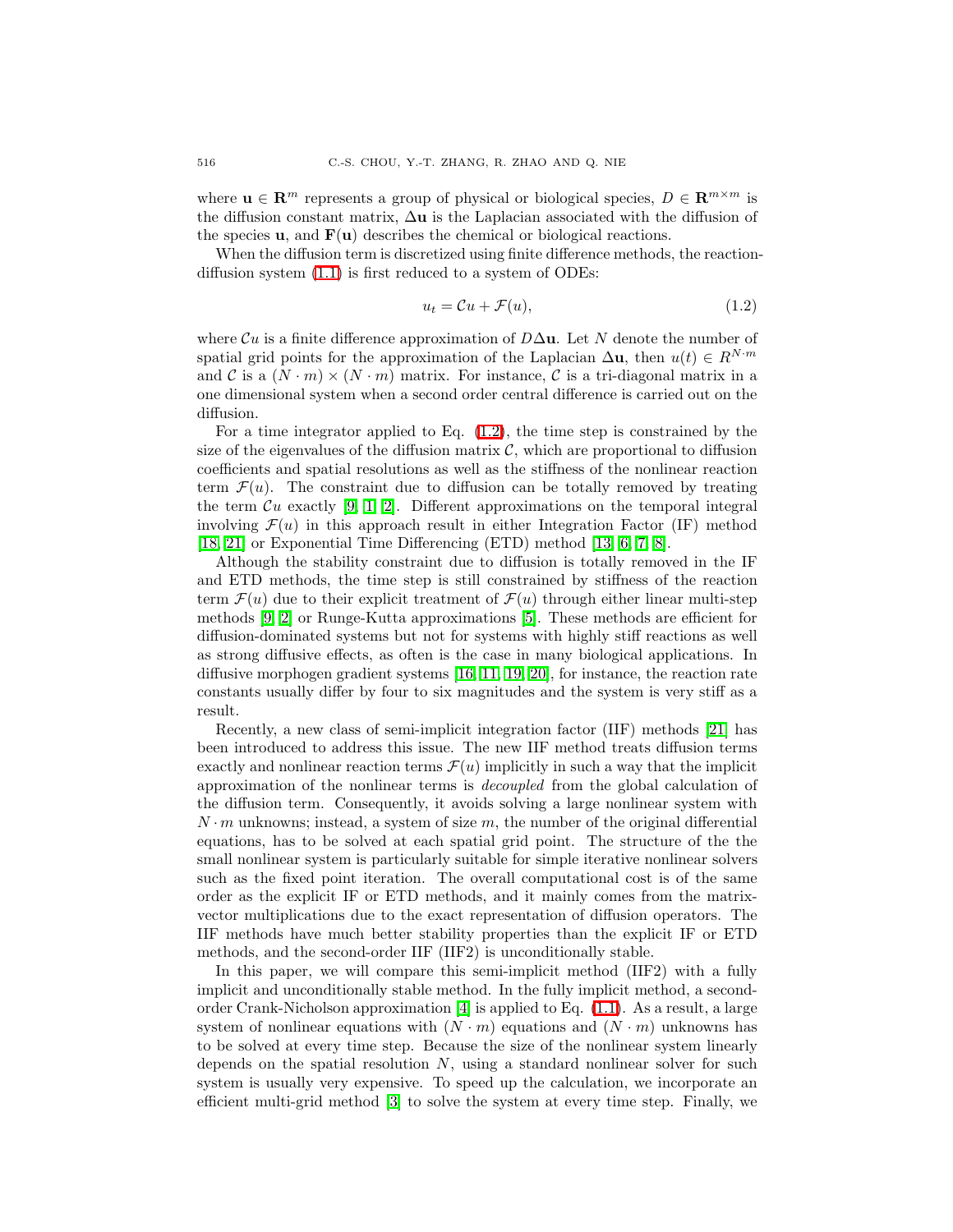study accuracy and efficiency for the two methods, IIF2 and the Crank-Nicholson method with multi-grid (CN-MG) based on simulations of a test problem with an analytical solution and a set of fully nonlinear equations which models a morphogen system in developmental biology.

The rest of the paper is organized as following. In section 2, we review briefly the IIF schemes, and introduce the Crank-Nicholson scheme with a nonlinear multi-grid solver for the reaction-diffusion equations. In section 3, we compare the accuracy and efficiency between the second-order IIF scheme and CN-MG scheme, using two examples. We conclude the paper in section 4.

2. Two numerical methods. In this section, we will briefly describe two unconditionally stable methods with second-order of accuracy for reaction-diffusion systems.

2.1. Implicit integration factor (IIF). First, we present the Implicit Integration Factor (IIF) method [\[21\]](#page-10-0) based on a scalar case of the semi-discrete system [\(1.2\)](#page-1-0) of the form

$$
u_t = cu + f(u), \t t > 0, \t u(0) = u_0,
$$
\t(2.3)

<span id="page-2-0"></span>where c is a constant representing the diffusion and  $f$  is a nonlinear function representing the reaction.

After multiplying [\(2.3\)](#page-2-0) by an integration factor  $e^{-ct}$ , we integrate the equation over one time step from  $t_n$  to  $t_{n+1} \equiv t_n + \Delta t$  to obtain

$$
u(t_{n+1}) = u(t_n)e^{c\Delta t} + e^{c\Delta t} \int_0^{\Delta t} e^{-c\tau} f(u(t_n + \tau))d\tau.
$$
 (2.4)

<span id="page-2-3"></span>For a scheme of r-th order truncation error, we first approximate the integrand,  $e^{-c\tau} f(u(t_n + \tau))$ , using an  $(r - 1)$ -th order Lagrange polynomial,  $p(\tau)$ , with interpolation points at  $t_{n+1}, t_n, ..., t_{n+2-r}$ :

$$
p(\tau) = \sum_{i=-1}^{r-2} e^{ic\Delta t} f(u_{n-i}) \prod_{\substack{j=-1 \ j \neq i}}^{r-2} \frac{\tau + j\Delta t}{(j-i)\Delta t}.
$$
 (2.5)

where  $u_n$  is the approximated solution for  $u(t_n)$ . Next, we integrate the polynomial  $p(\tau)$  with respect to  $\tau$ , and derive

$$
u_{n+1} = e^{c\Delta t}u_n + \Delta t \left(\alpha_{n+1}f(u_{n+1}) + \sum_{i=0}^{r-2} \alpha_{n-i}f(u_{n-i})\right),
$$
 (2.6)

where  $\alpha_{n+1}, \alpha_n, \alpha_{n-1}, \cdots, \alpha_{n-r+2}$  calculated from the integrals of the polynomial  $p(\tau)$  are listed in [\[21\]](#page-10-0). The second-order scheme (IIF2) is of the following form

$$
u_{n+1} = e^{c\Delta t} \left( u_n + \frac{\Delta t}{2} f(u_n) \right) + \frac{\Delta t}{2} f(u_{n+1}),
$$
\n(2.7)

<span id="page-2-2"></span><span id="page-2-1"></span>with a local truncation error

$$
-\frac{1}{12}\left(c^2f_n - 2cf_n + \ddot{f}_n\right)\Delta t^3.
$$
\n(2.8)

The IIF method has excellent stability properties compared to explicit integration factor methods and other exponential time difference schemes. In real practice, Eq. [\(2.3\)](#page-2-0) is usually a system where u and f are vectors, and  $e^{c\Delta t}$  is a matrix. Unlike most other implicit methods, the dominant computational cost for IIF is usually from the exact treatment of diffusion terms instead of solving the nonlinear systems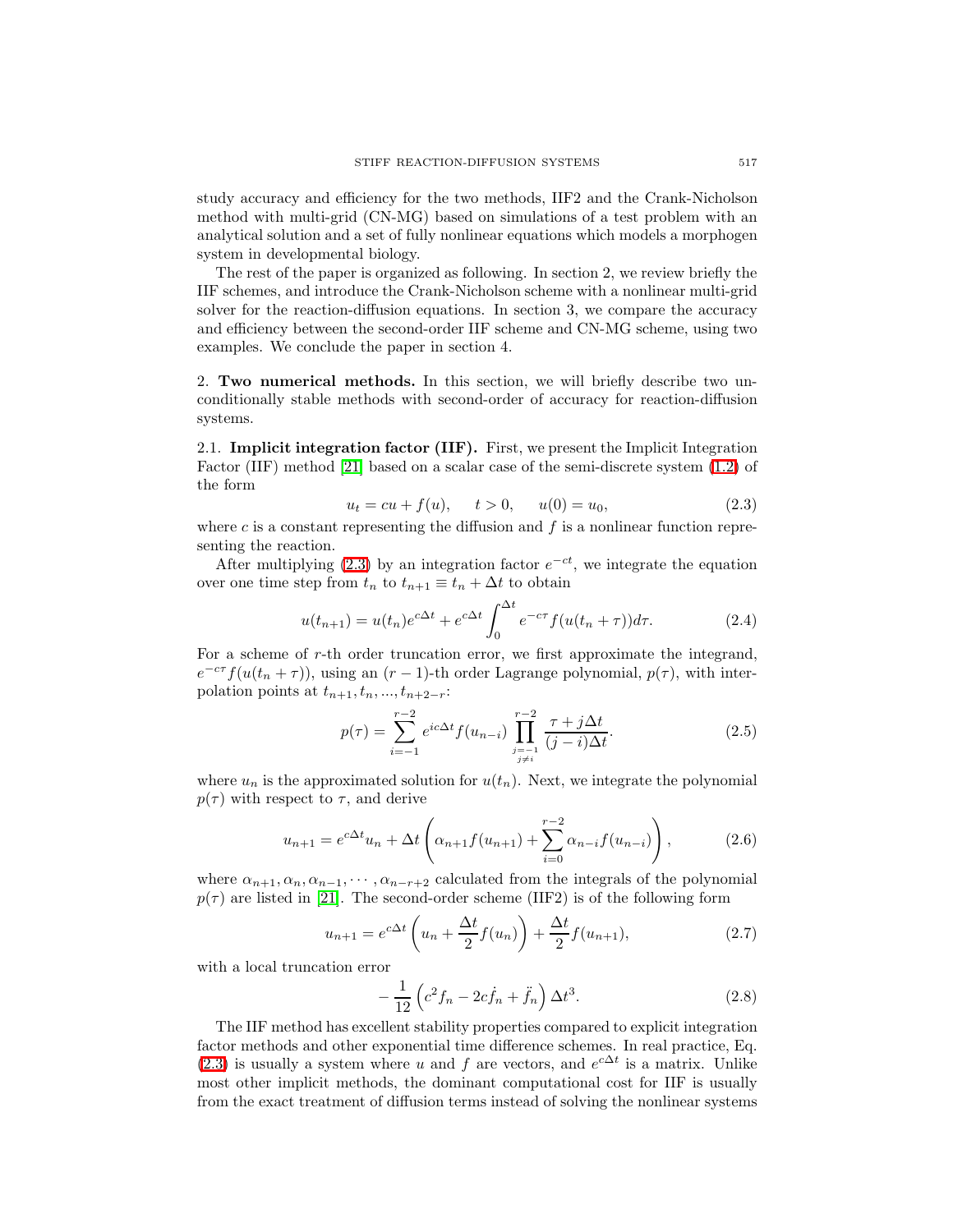due to implicit treatment of the nonlinear equations. In particular, in IIF2 the matrix-vector multiplication in the first term of the right-hand side of Eq.  $(2.7)$ dominates the cost of calculation for a system of reaction-diffusion equations. From the stability point of view, IIF2 is the best among IIF methods, and it is linearly unconditionally stable.

2.2. A Crank-Nicholson method with a Multi-Grid solver (CN-MG). An alternative approach to construct an unconditionally stable method for reactiondiffusion systems is to treat both reaction and diffusion terms implicitly. A Crank-Nicholson approximation for the diffusion and reaction terms leads to a fully implicit scheme:

$$
\frac{\mathbf{u}_{j}^{n+1} - \mathbf{u}_{j}^{n}}{\Delta t} = D \cdot \frac{1}{2} \left( \frac{\mathbf{u}_{j+1}^{n+1} - 2\mathbf{u}_{j}^{n+1} + \mathbf{u}_{j-1}^{n+1}}{(\Delta x)^{2}} + \frac{\mathbf{u}_{j+1}^{n} - 2\mathbf{u}_{j}^{n} + \mathbf{u}_{j-1}^{n}}{(\Delta x)^{2}} \right) + \frac{1}{2} \left( \mathbf{F}(\mathbf{u}_{j}^{n+1}) + \mathbf{F}(\mathbf{u}_{j}^{n}) \right),
$$
\n(2.9)

<span id="page-3-0"></span>for a one-spatial dimensional form of Eq. [\(1.1\)](#page-0-0). Define  $\lambda \triangleq D \frac{\Delta t}{(\Delta x)^2}$ , then Eq. [\(2.9\)](#page-3-0) can be re-written as

$$
\mathbf{u}_{j}^{n+1} - \frac{\lambda}{2} \left( \mathbf{u}_{j+1}^{n+1} - 2\mathbf{u}_{j}^{n+1} + \mathbf{u}_{j-1}^{n+1} \right) - \frac{\Delta t}{2} \mathbf{F}(\mathbf{u}_{j}^{n+1}) = \mathbf{G}_{j}^{n}
$$
 (2.10)

<span id="page-3-1"></span>where

$$
\mathbf{G}_{j}^{n} \triangleq \mathbf{u}_{j}^{n} + \frac{\lambda}{2} \left( \mathbf{u}_{j+1}^{n} - 2\mathbf{u}_{j}^{n} + \mathbf{u}_{j-1}^{n} \right) + \frac{\Delta t}{2} \mathbf{F}(\mathbf{u}_{j}^{n}).
$$

This method is linearly unconditionally stable [\[4\]](#page-9-12), similar to IIF2, and its local truncation error is

$$
-\frac{1}{12}\left((c+\dot{f}_n)^2(cu_n+f_n)+\ddot{f}_n(cu_n+f_n)^2\right)\Delta t^3\tag{2.11}
$$

<span id="page-3-2"></span>when the Crank-Nicholson scheme  $(2.10)$  is applied to Eq.  $(2.3)$ .

In particular, cu represents the finite difference approximation of the diffusion  $D\Delta u$  as in the ODE system [\(1.2\)](#page-1-0), and the eigenvalues of C are proportional to  $DN^2$ . If the number of spatial grid points N or the diffusion constant D is large enough, terms involving c will dominate in the truncation errors  $(2.8)$  and  $(2.11)$ . In these cases, the truncation error [\(2.8\)](#page-2-2) of IIF2 has the leading term  $O(c^2\Delta t^3)$ , while that [\(2.11\)](#page-3-2) of the Crank-Nicholson scheme has the leading term  $O(c^3\Delta t^3)$ . So we expect that IIF2 is more accurate than the Crank-Nicholson scheme for diffusion dominated problems. Direct numerical simulations on a test problem in Section 3 indicate that the errors of the solutions computed from IIF2 are no larger than those from the Crank-Nicholson scheme.

To advance the Crank-Nicholson scheme from the *n*-th time step to the  $(n+1)$ th, one has to solve a nonlinear system  $(2.10)$  of  $(m \cdot N)$  unknowns at every time step. A direct nonlinear solver usually has at least computational complexity with an order of  $N^2$  and is very expensive. In this paper, we will use one of the nonlinear multi-grid methods, the full approximation scheme (FAS) [\[3\]](#page-9-13), to speed up solving [\(2.10\)](#page-3-1). The FAS method is based on a nonlinear Gauss-Seidel relaxation scheme [\[22\]](#page-10-2) and it has a computational complexity with an order of N. More details and the implementations of FAS method are given in the next subsection. We denote the Crank-Nicholson scheme with a multi-grid solver as CN-MG in short.

In the multi-level FAS method [\[3\]](#page-9-13), solutions of a local nonlinear system of  $m$ equations are needed at each grid point. The system [\(2.10\)](#page-3-1) can be written in a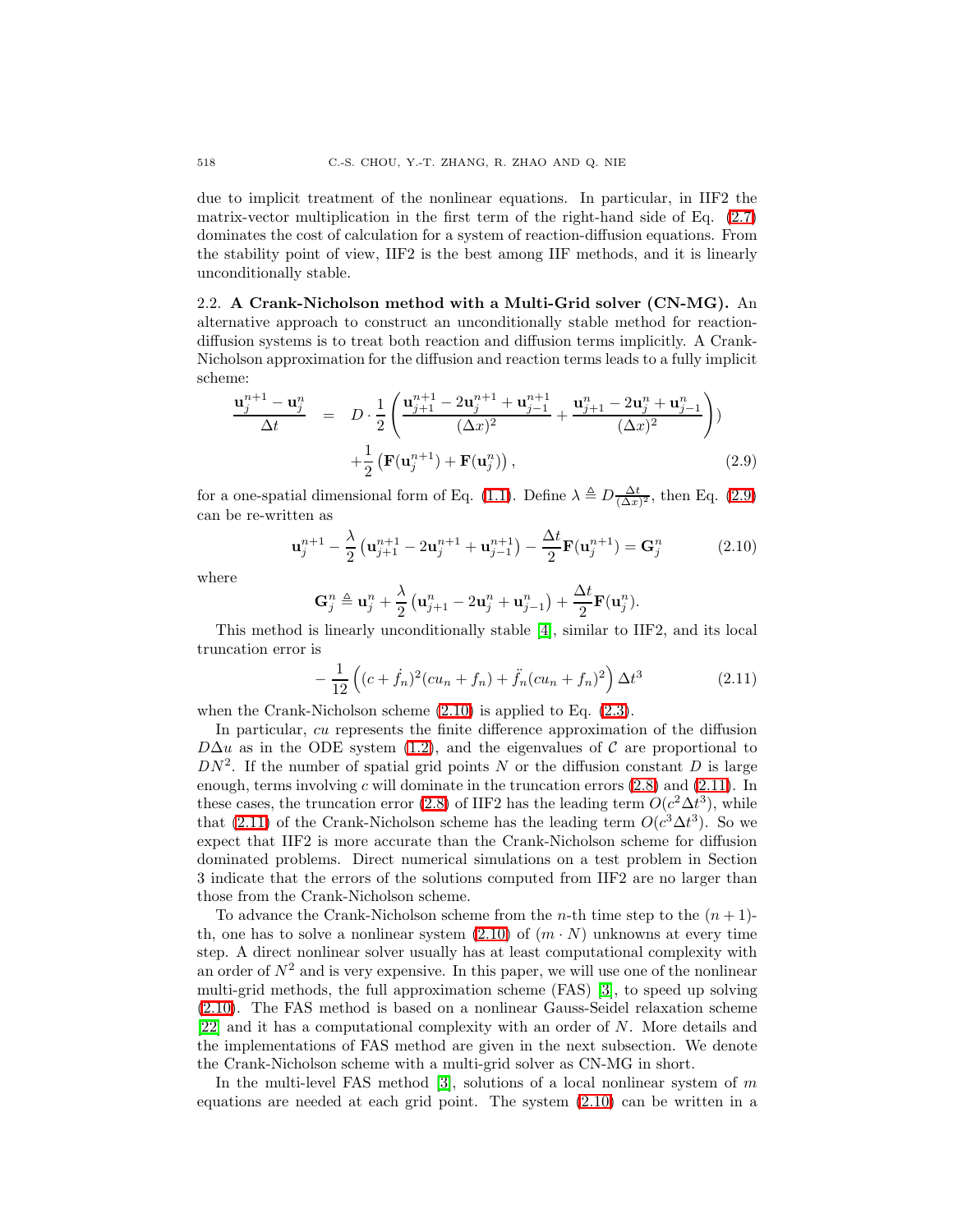<span id="page-4-0"></span>form of fixed point iteration:

$$
\mathbf{w}_{j} = \frac{\Delta t}{2(1+\lambda)} \mathbf{F}(\mathbf{w}_{j}) + \frac{\lambda}{2(1+\lambda)} (\mathbf{w}_{j+1} + \mathbf{w}_{j-1}) + \frac{\mathbf{G}_{j}^{n}}{1+\lambda},
$$
(2.12)

where  $\mathbf{w}_j \in R^m, 1 \leq j \leq N$ . When  $\frac{\Delta t}{2(1+\lambda)} \ll 1$ ,  $\frac{\Delta t}{2(1+\lambda)} \mathbf{F}$  is likely to be a contractive mapping [\[15\]](#page-9-14) which ensures convergence of a fixed point iteration. We also implement a Newton's method [\[14,](#page-9-15) [15\]](#page-9-14) to solve the system [\(2.12\)](#page-4-0) in addition to the fixed point iteration.

2.3. Implementations of the multi-grid FAS method in CN-MG. In this subsection, we explain in detail the implementations of solving Eq. [\(2.10\)](#page-3-1) using the FAS method [\[3\]](#page-9-13). As mentioned in the Section 2.2, a nonlinear system Eq. [\(2.10\)](#page-3-1) with  $(m \times N)$  unknowns has to be solved at each time step. The system can be rewritten in the general form

<span id="page-4-1"></span>
$$
A\mathbf{u} = \mathbf{f} \tag{2.13}
$$

where A is a linear or nonlinear operator,  $\mathbf{u} = (u_1; u_2; \dots; u_N)$ , and  $u_j \in \mathbb{R}^m, 1 \leq$  $j \leq N$ . Let  $\Omega^h$  denote the grid with grid size h, which is the total length of the domain divided by N. If  $N = 2k$  for some integer k,  $\Omega^{2h}$  then represents a coarse grid imbeded in  $\Omega^h$  with grid size 2h. The two-grid FAS method for solving system [\(2.13\)](#page-4-1) is outlined here:

- 1. Relax  $\nu_1$  times on  $A^h \mathbf{u}^h = \mathbf{f}^h$  on  $\Omega^h$  with initial guess  $\mathbf{v}^h$ .
- 2. Restrict the current approximation and its fine-grid residual to the coarse grid  $\Omega^{2h}$ :  $\mathbf{r}^{2h} = I_h^{2h}(\mathbf{f}^h - A^h(\mathbf{v}^h))$  and  $\mathbf{v}^{2h} = I_h^{2h}\mathbf{v}^h$ .
- 3. Solve the coarse-grid problem  $A^{2h}(\mathbf{u}^{2h}) = A^{2h}(\mathbf{v}^{2h}) + \mathbf{r}^{2h}$ .
- 4. Compute the coarse-grid approximation to the error:  $e^{2h} = u^{2h} v^{2h}$ .
- 5. Interpolate the error approximation up to the fine grid and correct the current fine-grid approximation:  $\mathbf{v}^h \leftarrow \mathbf{v}^h + I_{2h}^h \mathbf{e}^{2h}$ .
- 6. Relax  $\nu_2$  times on  $A^h \mathbf{v}^h = \mathbf{f}^h$  on  $\Omega^h$  with initial guess  $\mathbf{v}^h$ .

where  $I_h^{2h}$  and  $I_{2h}^h$  are restriction and interpolation operators, and the superscript  $h$  or  $2h$  indicates the operators or variables on the corresponding grid. The number of relaxations  $\nu_1, \nu_2$  are chosen depending on the problem for the best efficiency. Furthermore, if  $N = 2^L$ , there is a series of grids  $\{\Omega^{2^l h}, l = 0, \dots, L\}$ , and the twogrid FAS can be applied to multi-grid by imbedding the two-grid scheme within itself. More details about the various implementations of the multi-grid scheme can be found in [\[3\]](#page-9-13).

In step 1, 3 and 6, one needs to use Gauss-Seidel relaxation scheme for the nonlinear system  $\mathcal{G}(\mathbf{u}) = \mathbf{0}$  where  $\mathcal{G} = (g_1; g_2; \dots; g_N)$ ,  $g_j \in \mathbb{R}^m$ ,  $1 \leq j \leq N$ . Let  $u^k = (u_1^k; u_2^k; \dots; u_N^k)$  denote the k-th step during the iteration, the Gauss-Seidel relaxation can be outlined as

 $k = 0;$ Given a initial guess for  $\mathbf{u}^0$ ; While  $||\mathbf{u}^k - \mathbf{u}^{\overline{k-1}}|| > \varepsilon$  or  $k = 0$  $k = k + 1;$ for  $l=1$  to  ${\cal N}$ solve  $g_l(u_1^k, \dots, u_{l-1}^k, u_l^k, u_{l+1}^{k-1} \dots, u_N^{k-1}) = 0$  for  $u_l^k$ ; end

end

In the inner part of the above loop, one needs to solve a nonlinear system at each grid point with  $m$  unknowns and  $m$  equations. We use either Newton's method or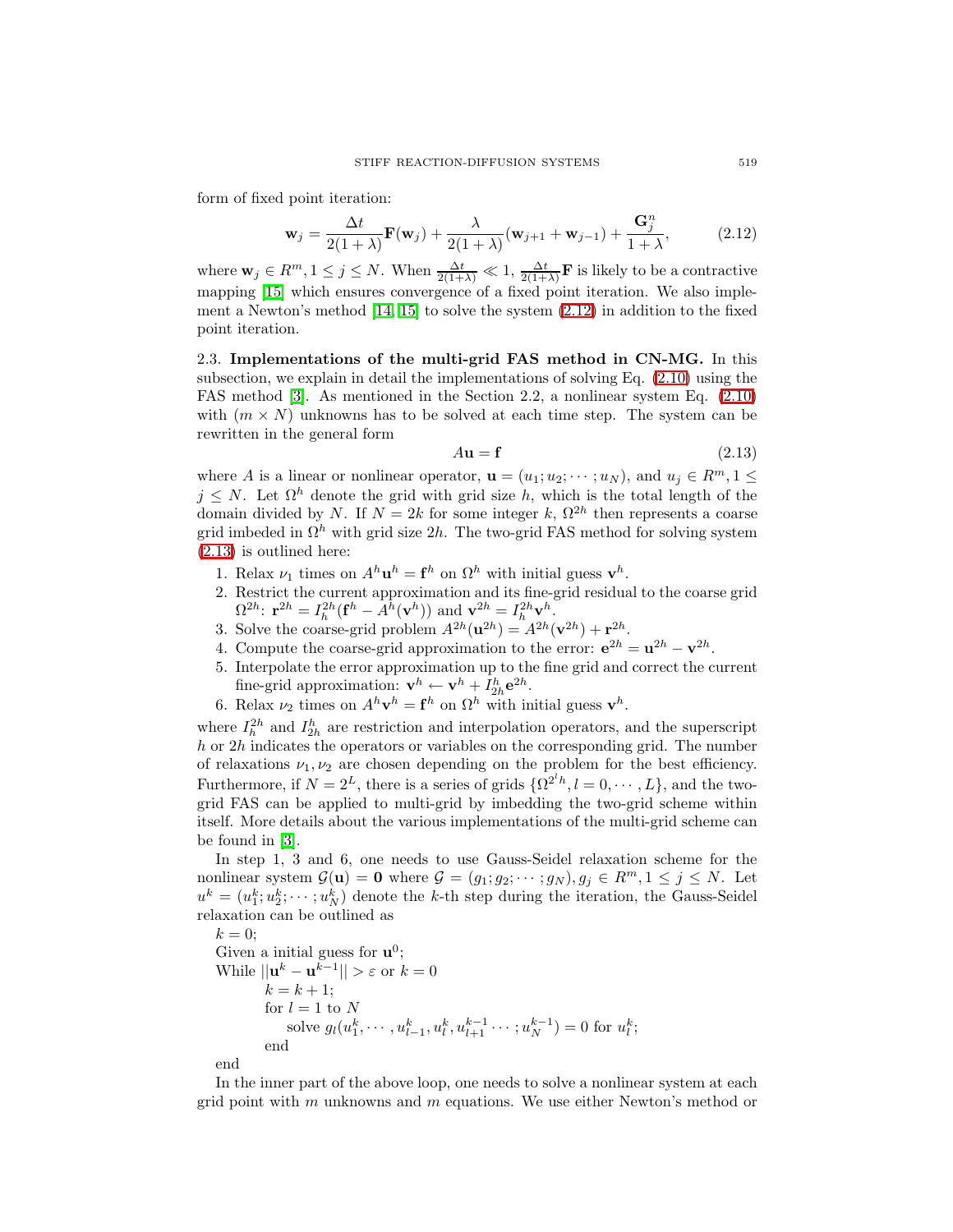a fixed point iteration [\[14,](#page-9-15) [15\]](#page-9-14) to solve this system. For example, Eq. [\(2.12\)](#page-4-0) is of a form convenient for a fixed point iteration.

3. Numerical results. In this section, we will compare the accuracy and efficiency of IIF2 and CN-MG when they are applied to a test reaction-diffusion system and a morphogen system in developmental biology.

3.1. A test problem. First, we test both algorithms for a one-dimensional reactiondiffusion system with known analytical solutions. The equations are

$$
u_t = d u_{xx} - a u + v
$$
  
\n
$$
v_t = d v_{xx} - b v
$$
\n(3.14)

on  $(0, \frac{\pi}{2})$  with boundary conditions

<span id="page-5-0"></span>
$$
u_x(0,t) = 0
$$
,  $v_x(0,t) = 0$ ,  $u(\frac{\pi}{2}, t) = 0$ ,  $v(\frac{\pi}{2}, t) = 0$ .

The exact solutions of the system are

$$
u(x,t) = \left(e^{-(a+d)t} + e^{-(b+d)t}\right)\cos(x), \qquad v(x,t) = (a-b) e^{-(b+d)t}\cos(x).
$$

<span id="page-5-1"></span>Table 3.1. Error, order of accuracy, and CPU time for a diffusion dominated case:  $(a, b, d) = (0.1, 0.01, 1).$ 

|            | $CN-MG$               |       |          |       | IIF <sub>2</sub>   |       |                              |
|------------|-----------------------|-------|----------|-------|--------------------|-------|------------------------------|
| $\Delta t$ | $L^{\infty}$<br>error | order | CPU time | Λt    | $L^{\infty}$ error | order | $\overline{\text{CPU time}}$ |
| 0.04       | 1.09E-04              |       | 0.16     |       | $2.73E-05$         |       | 0.009                        |
| 0.02       | 2.67E-05              | 2.02  | 0.31     | 0.5   | $6.40E-06$         | 2.09  | 0.017                        |
| 0.01       | $6.27E-06$            | 2.09  | 0.57     | 0.25  | $1.19E-06$         | 2.42  | 0.033                        |
| 0.005      | $1.16E-06$            | 2.43  | 1.02     | 0.125 | 1.07E-07           | 3.48  | 0.065                        |

Because the reaction terms in Eq.  $(3.14)$  are linear, the nonlinear systems in IIF2 can be solved analytically. Similarly, in CN-MG the analytical solution of the local nonlinear system is constructed at each level of the multi-grid method during every time step. In CN-MG, the tolerance for convergence of the multi-grid solver is taken as  $10^{-10}$ .

For the spatial discretization on the Laplacian operator, we use a second-order central difference with a consistent approximation on the no-flux boundary condition at  $x = 0$ . In all the numerical experiments, the spatial grid is set to be fine enough such that the errors are dominated by those from the time integration. From the numerical tests, it is found  $N = 512$  is sufficient, and all the results presented for the test problem are based on  $N = 512$ . The errors between the numerical solutions and the exact solutions are evaluated at  $t = 1$ . The calculations are performed on Opteron CPUs of 1.4GHz and 1GB memory, and the CPU time are presented with a unit of second in this paper.

To study how both algorithms behave under different situations, we examine several sets of parameters  $(a, b, d)$  in equation [\(3.14\)](#page-5-0). First, we take  $(a, b, d)$  =  $(0.1, 0.01, 1)$ , a diffusion dominated case. In IIF2 the time integration of the diffusion term should be exact when the reaction term is zero, i.e.  $a = b = 0$ . In CN-MG, however, the time integration is only treated approximately. Therefore, for the case with relatively small reactions we expect IIF2 have better accuracy than CN-MG.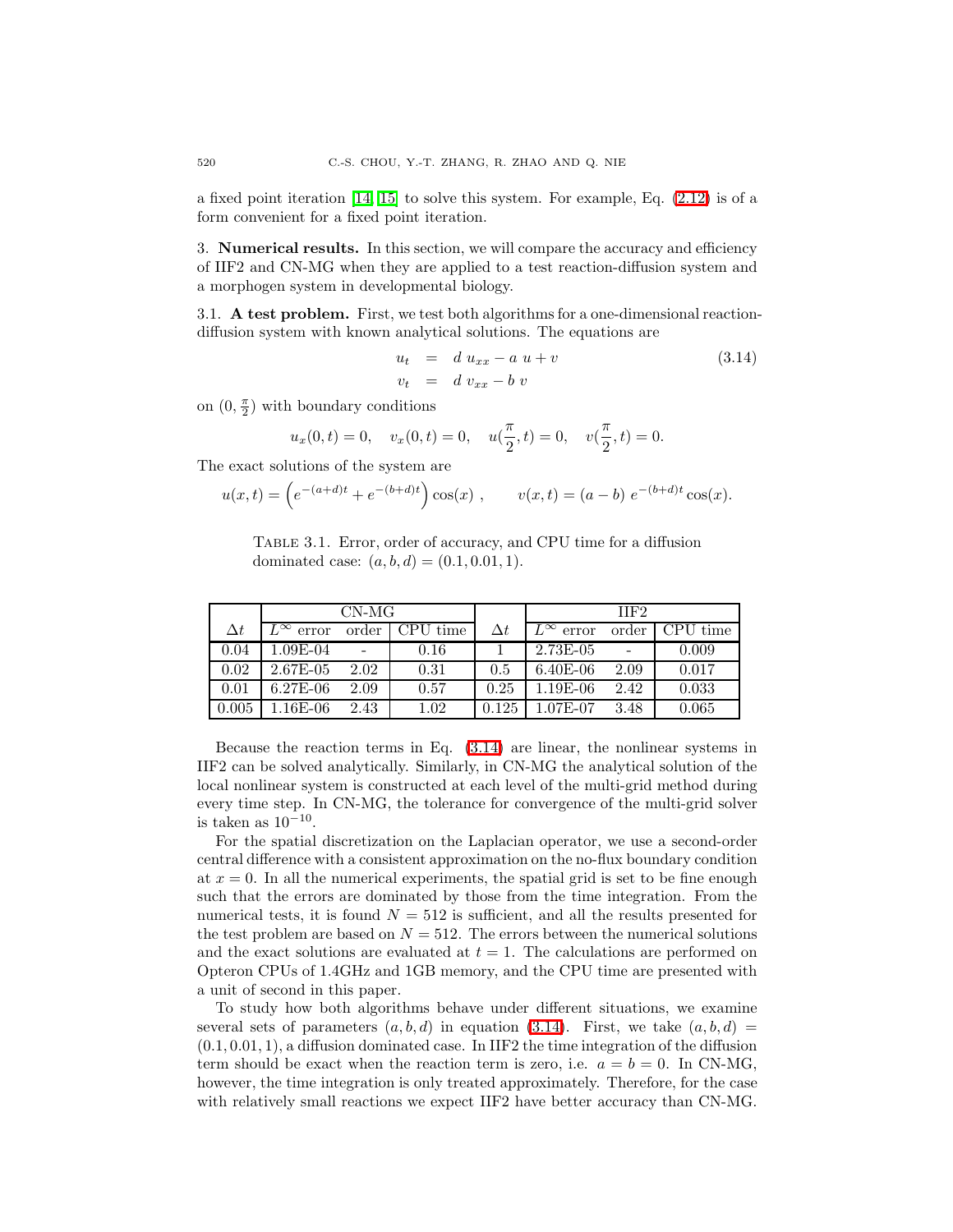This is the case as seen in Table [\(3.1\)](#page-5-1). In IIF2 very small errors are achieved even for a  $\Delta t$  as large as one. In contrast, it takes  $\Delta t = 0.02$  for CN-MG to reach an error of the same size. Overall, the CN-MG needs time steps that are a factor of 50 times smaller than IIF2 to achieve the same accuracy. Consequently, IIF2 is much more efficient than CN-MG for a diffusion-dominated case.

Next, a reaction dominated case  $(a, b, d) = (2, 1, 10^{-3})$  is considered. In this case, the two methods produce similar errors using the same  $\Delta t$ , as demonstrated in Table [\(3.2\)](#page-6-0). Because the errors are dominated by approximation of the reaction terms in this case, the two methods with a similar treatment on reactions are expected to have similar accuracy. However, CN-MG usually takes less CPU time than IIF2 to achieve the same level of accuracy since all IF and ETD type of schemes (see Eq.  $(2.4)$ , including IIF2, need a global matrix-vector multiplication of an order of  $N^2$ at each time step. In IIF2, the CPU time is doubled when  $\Delta t$  is halved, as expected, while the CPU time for CN-MG increases slower than linear as seen in Table  $(3.2)$ . It is observed that the multi-grid method in CN-MG needs a smaller number of iteration to converge for a smaller time-step. In the CN-MG implementation, we always use the solution at the previous time step as the initial guess for the multigrid iteration. As a result, a smaller  $\Delta t$  results in a better initial guess, consequently a smaller number of iterations. Of course, this initial guess can be improved if one uses extrapolation through the solutions at previous time steps.

<span id="page-6-0"></span>Table 3.2. Error, order of accuracy, and CPU time for a reaction dominated case:  $(a, b, d) = (2, 1, 0.001)$ .

|            |                       | CN-MG          |          | IIF <sub>2</sub>   |       |          |  |
|------------|-----------------------|----------------|----------|--------------------|-------|----------|--|
| $\Delta t$ | $L^{\infty}$<br>error | order          | CPU time | $L^{\infty}$ error | order | time     |  |
| 0.04       | 1.94E-04              | $\blacksquare$ | 0.06     | 1.93E-04           |       | 0.20     |  |
| 0.02       | 4.84E-05              | 2.00           | 0.09     | $4.83E-05$         | 2.00  | 0.40     |  |
| 0.01       | $1.21E-05$            | 2.00           | 0.13     | $1.21E-05$         | 2.00  | 0.80     |  |
| 0.005      | $3.02E-06$            | 2.00           | 0.23     | $3.02E-06$         | 2.00  | $1.63\,$ |  |

Lastly, we study  $(a, b, d) = (100, 1, 10^{-3})$ , which is a reaction dominated case with stiff reaction. In Table [\(3.3\)](#page-7-0), the overall behavior of IIF2 and CN-MG is similar to the reaction dominated case shown in Table [\(3.2\)](#page-6-0). Because both schemes are unconditionally stable, they exhibit second order of accuracy even for relatively large  $\Delta t$  similar to the non-stiff cases. However, the magnitude of errors for both schemes are larger (around a factor of 25) than the non-stiff case in Table [\(3.2\)](#page-6-0) because of a much larger coefficient in front of the reaction term:  $a = 100$ , compared to  $a = 2$  in Table [\(3.2\)](#page-6-0).

3.2. A morphogen system. In this section, we apply both IIF2 and CN-MG to a system of nonlinear reaction-diffusion equations arising from modeling morphogen gradients in developmental biology. The system, also studied in [\[21\]](#page-10-0), describes how Dally-like protein  $(Dlp)$  regulates Wingless  $(Wg)$  morphogen distribution in an imaginal disc of Drosophila [\[10,](#page-9-16) [12\]](#page-9-17).

In the model, [L], [LR], [N<sup>\*</sup>] and [LN<sup>\*</sup>] denote the concentration of Wg, Wg-D $fz2$  (a ligand-receptor complex), the enzymatic modification of  $Dlp$ , and the complex produced by interaction between  $W_g$  and the enzymatic modification of  $Dlp$ respectively;  $\bar{V}_L$  and  $\bar{V}_N$  represent the production rate of L and  $N^*$  respectively;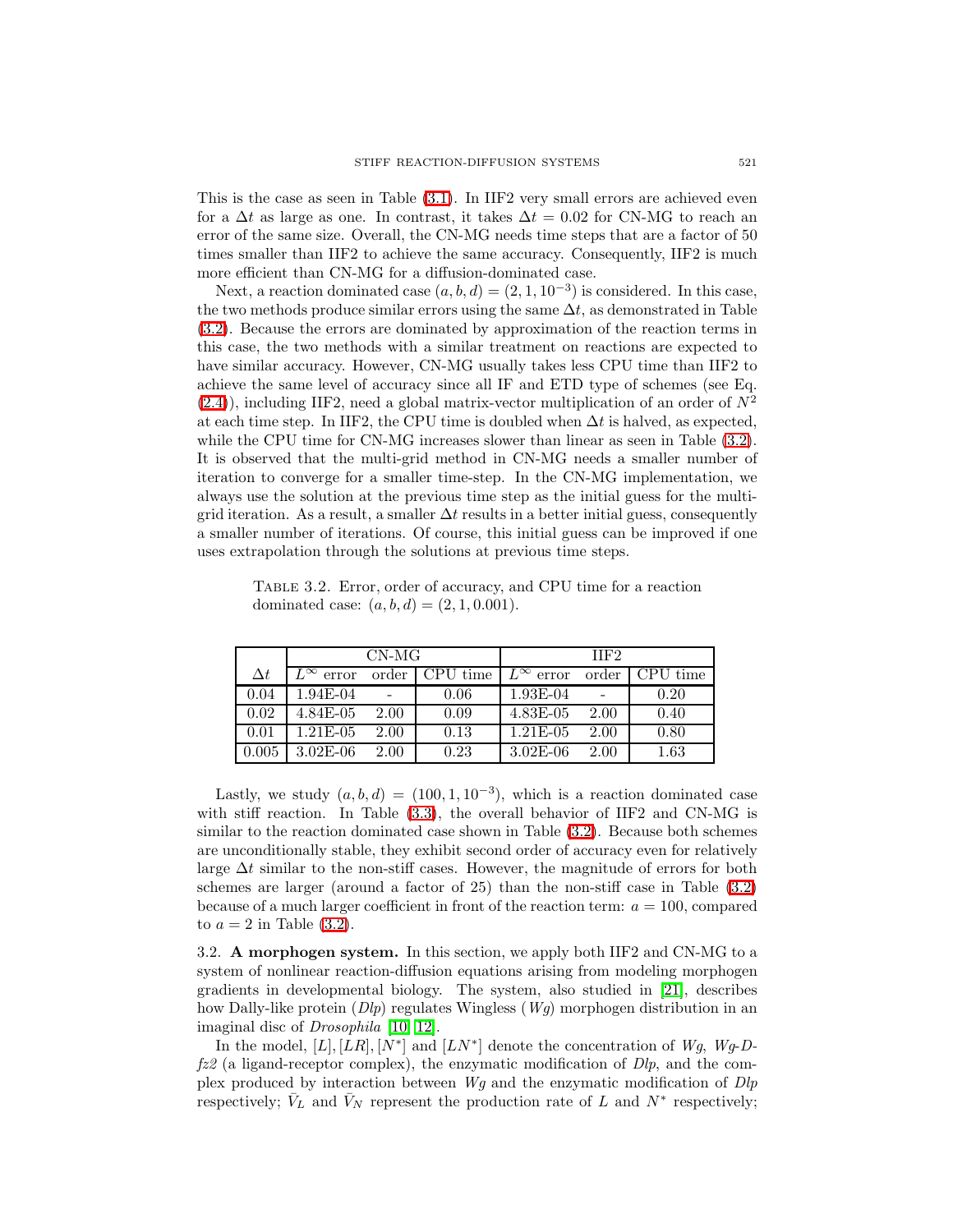<span id="page-7-0"></span>Table 3.3. Error, order of accuracy, and CPU time for a stiff reaction case:  $(a, b, d) = (100, 1, 0.001)$ .

|            |                       | CN-MG |          | IIF <sub>2</sub>              |       |          |  |
|------------|-----------------------|-------|----------|-------------------------------|-------|----------|--|
| $\Delta t$ | $L^{\infty}$<br>error | order | CPU time | $\overline{L}^{\infty}$ error | order | CPU time |  |
| 0.04       | 4.87E-03              |       | 0.06     | $4.89E-03$                    |       | 0.21     |  |
| 0.02       | $1.22E-03$            | 2.00  | 0.10     | $1.21E-0.3$                   | 2.00  | 0.41     |  |
| 0.01       | $3.04E-04$            | 2.00  | 0.16     | $3.03E-04$                    | 2.00  | 0.81     |  |
| 0.005      | 7.60E-05              | 2.00  | 0.25     | 7.58E-05                      | 2.00  | 1.63     |  |

 ${K_{on}, J_{on}}, {K_{off}, J_{off}}$ , and  ${K_{deg}, J_{deg}}$  denote binding rates, off rates, and degradation rates respectively. The interaction relationship among those components is illustrated in [\[21\]](#page-10-0).

The three diffusive species  $[L], [N^*]$  and  $[LN^*]$  are assumed with the same diffusion coefficient D. The total amount of receptor  $D$ -fz2, denoted by  $R_0$ , is assumed fixed [\[19\]](#page-9-11). The mid-point of the Wg production region, the dorsal-ventral boundary, is denoted as  $-d$  ([\[16,](#page-9-9) [17\]](#page-9-18)) while the edge of the imaginal wing disc in the dorsal-ventral direction is denoted as  $X_{\text{max}}$ . The governing equations for the four quantities in  $(-d, X_{\text{max}})$  then have the following form [\[21\]](#page-10-0):

$$
\frac{\partial [L]}{\partial T} = D \frac{\partial^2 [L]}{\partial X^2} - K_{on}[L] \cdot (R_0 - [LR])
$$
  
+ 
$$
K_{off}[LR] - J_{on}[L] \cdot [N^*] + (J_{off} + J_{deg})[LN^*] + \bar{V}_L(X), (3.15)
$$

$$
\frac{\partial [LR]}{\partial T} = K_{on}[L] \cdot (R_0 - [LR]) - (K_{off} + K_{deg})[LR], \qquad (3.16)
$$

$$
\frac{\partial [LN^*]}{\partial T} = D \frac{\partial^2 [LN^*]}{\partial X^2} + J_{on}[L] \cdot [N^*] - (J_{off} + J_{deg})[LN^*],\tag{3.17}
$$

$$
\frac{\partial [N^*]}{\partial T} = D \frac{\partial^2 [N^*]}{\partial X^2} - J_{on}[L] \cdot [N^*] + J_{off}[LN^*] + \bar{V}_N(X). \tag{3.18}
$$

The boundary conditions at  $X = -\bar{d}$  are

$$
\frac{\partial [L]}{\partial X}(T,-\bar d)=0, \qquad \frac{\partial [LN^*]}{\partial X}(T,-\bar d)=0, \qquad \frac{\partial [N^*]}{\partial X}(T,-\bar d)=0.
$$

The boundary conditions at  $X = X_{\text{max}}$  are

$$
L(T, X_{\text{max}}) = 0,
$$
  $[LN^*](T, X_{\text{max}}) = 0,$   $[N^*](T, X_{\text{max}}) = 0.$ 

In the Wg production region  $[-d, 0], V_L(X) = v_L$ , where  $v_L$  is a constant. For  $X \in (0, X_{\text{max}}), \overline{V}_L(X) = 0.$  Because  $Dlp$  is produced everywhere,  $\overline{V}_N(X) = v_N$  in  $(-\bar{d}, X_{\text{max}})$  with  $v_N$  as a constant.

We use a same set of parameters given in [\[21\]](#page-10-0):  $X_{\text{max}} = 0.02 \text{ cm}; \bar{d} = 0.00125 \text{ cm};$  $D = 8.5 \times 10^{-7} \text{ cm}^2/\text{s}; K_{on} = 0.12 \text{ s}^{-1} \mu \text{M}^{-1}; K_{off} = 1.0 \times 10^{-5} \text{ s}^{-1}; K_{deg} = 5 \times 10^{-4}$  $s^{-1}$ ;  $J_{on} = 285 s^{-1} \mu M^{-1}$ ;  $J_{off} = 4 \times 10^{-6} s^{-1}$ ;  $J_{deg} = 0.54 s^{-1}$ ;  $v_L = 8 \times 10^{-4}$  $s^{-1}\mu\text{M}; v_N = 2 \times 10^{-3} \text{ s}^{-1}\mu\text{M}; R_0 = 1 \mu\text{M}.$  e solutions of the system was presented in [\[21\]](#page-10-0). re we mainly compare the efficiency of IIF2 and CN-MG.

The implementation of CN-MG is similar to that for the linear system described above, except that a nonlinear system of four unknowns in a form of [\(2.12\)](#page-4-0) needs to be solved at each grid point during each time step. Here, we use two different approaches to solve the local small nonlinear system at each grid point: a fixed point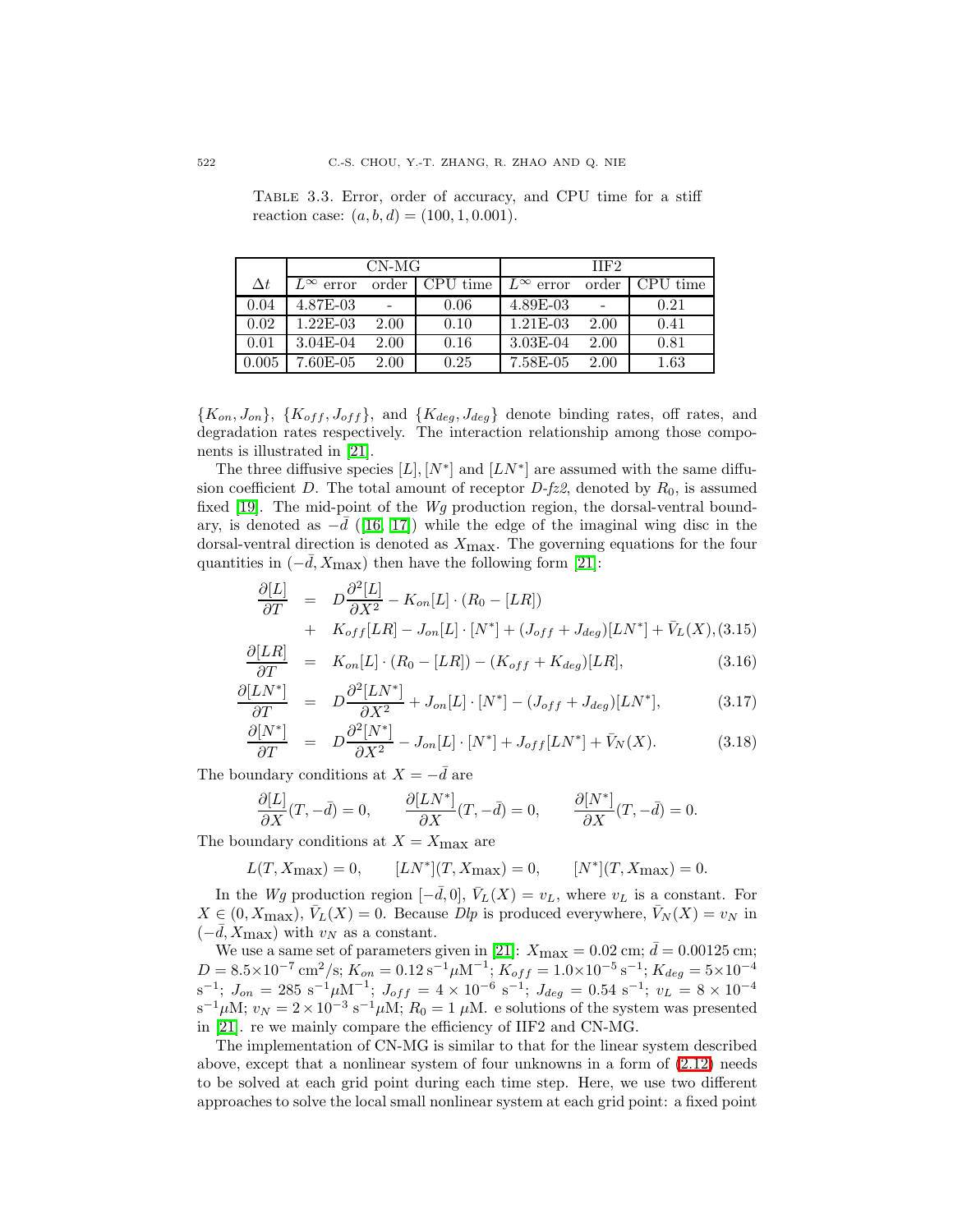iteration or a Newton's method. In both nonlinear solvers, the iteration tolerance is taken as 10−10. In the Newton solver, LAPACK is used to solve the linear system involving the Jacobian.

Table [\(3.4\)](#page-8-0) displays the CPU time of CN-MG (with either a fixed point or a Newton's method) and IIF2, in which a fixed point iteration method [\[21\]](#page-10-0) is used to solve the local nonlinear system. As seen in the table, when the time step size is too large, both IIF2 and CN-MG with a fixed point iteration do not converge, but CN-MG with a Newton solver converges. Various numerical tests suggest that this is not due to the stability condition since both methods are unconditionally stable. It is found that the fixed point iteration, which usually is efficient and easy to implement, is sensitive to its initial guess for convergence. When the size of time step is large, the solution at its previous time step, which is used as the initial guess for the fixed point iteration of [\(2.12\)](#page-4-0) at its current step, is not as good as the case for a smaller time step. This is also the case for IIF2. As a result, the fixed point iteration procedure does not converge at some time during the course of temporal update in either IIF2 or CN-MG. In contrast, the CN-MG with a Newton solver seems to be more robust, and it converges for all time steps tested in Table [\(3.4\)](#page-8-0).

Although the CN-MG with a Newton solver is robust in terms of convergence, it takes the most CPU time among all three implementations as seen in Table [\(3.4\)](#page-8-0). For the cases with convergent solutions, the CN-MG with a fixed point iteration usually takes less CPU time than IIF2. When  $N$  is doubled, the CPU time for IIF2 increases by a factor of four because in any IF and ETD method the exact treatment of diffusion leads to matrix-vector multiplications with an order of  $N^2$ computational complexity [\[21\]](#page-10-0). This is not the case for CN-MG, in which the dominated cost comes from solving the nonlinear systems. When N is doubled in both CN-MG methods, the CPU time increases only by a factor of two to three depending on the size of time steps. Clearly, all three implementations can be improved if better nonlinear solvers and better initial guesses are incorporated for the iterative methods.

|                               | $CN-MG$<br>(fixed point) |         |        | $CN-MG$ (Newton) | $\Pi F2$ |         |
|-------------------------------|--------------------------|---------|--------|------------------|----------|---------|
| $\Delta t$                    | $N=64$                   | $N=128$ | $N=64$ | $N = 128$        | $N=64$   | $N=128$ |
| $2 \times 10^{-1}$            | NC.                      | NC.     | 32.61  | 94.61            | NC.      | NC.     |
| $1 \times 10^{-1}$            | 2.95                     | 9.82    | 39.66  | 135.37           | NC.      | NC.     |
| $5 \times \overline{10^{-2}}$ | 5.36                     | 18.17   | 71.74  | 245.77           | 7.78     | 27.03   |
| $2 \times 10^{-2}$            | 11.94                    | 25.93   | 153.83 | 363.35           | 19.61    | 65.90   |
| $1 \times \overline{10^{-2}}$ | 23.31                    | 48.92   | 294.52 | 670.12           | 39.54    | 131.49  |
| $5 \times 10^{-3}$            | 45.55                    | 91.24   | 557.08 | 1171.54          | 78.02    | 268.67  |

<span id="page-8-0"></span>Table 3.4. CPU time (seconds) for IIF2 and CN-MG for a morphogen system up to  $T = 1800$ ; "NC" stands for no convergence of the method.

4. Conclusion. In this paper, we have presented an unconditionally stable scheme of second order for the stiff reaction diffusion equations. In this method, the diffusion and reaction terms are treated implicitly using the Crank-Nicholson scheme, and the nonlinear system arising from such implicit approximation is solved by a nonlinear multi-grid method. Through numerical simulations of a test problem and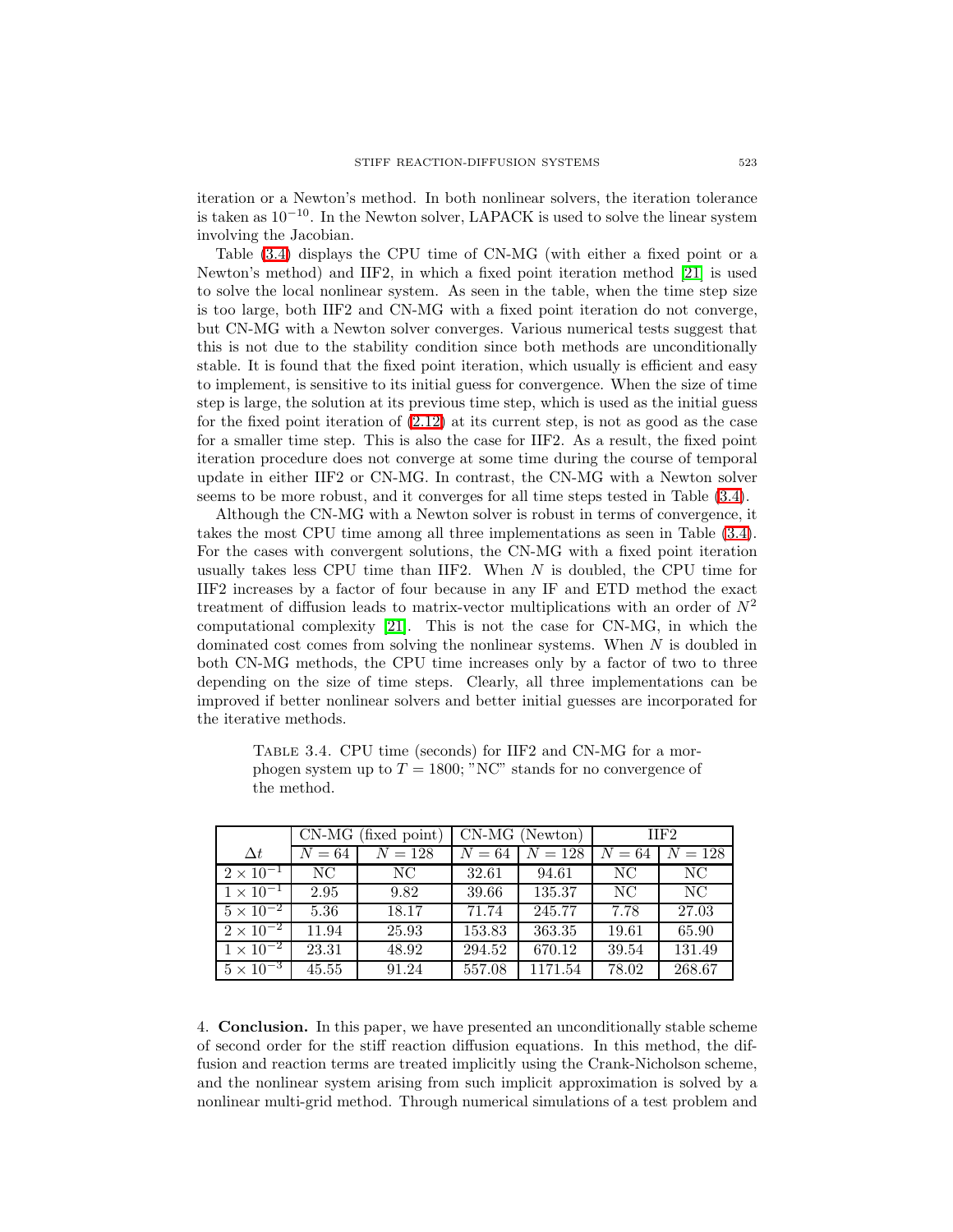a nonlinear system arising from modelling morphogen gradients in developmental biology, we have compared this fully implicit method (CN-MG) with a semi-implicit integration factor method (IIF2). It was found that both methods are accurate and robust. For diffusion-dominated systems, the IIF2 method clearly has better performance because of its exact treatment of diffusion; For reaction-dominated systems, the CN-MG and the IIF2 have similar accuracy for time steps of the same size; however CN-MG is more efficient when the spatial mesh size is small. This is due to a relatively more expensive calculation on the diffusion terms in IIF2 compared to a simple implicit approximation on diffusions in CN-MG. Because both methods handle reactions in a similar fashion, the advantage of IIF2 is significant only when the diffusion term is large enough.

Acknowledgement. This research work was supported by the NSF DMS-0511169 Grant, NIH/NSF initiatives on Mathematical Biology through Grants R01GM57309 and R01GM67247 from the National Institute of General Medical Science, and NSFC Grants 10601029 and 60573168.

#### **REFERENCES**

- <span id="page-9-1"></span>[1] G. Beylkin and J. M. Keiser, On the adaptive numerical solution of nonlinear partial differential equations in wavelet bases, J. Comput. Phys., **132** (1997), 233–259.
- <span id="page-9-2"></span>[2] G. Beylkin, J. M. Keiser and L. Vozovoi, A new class of time discretization schemes for the solution of nonlinear PDEs, J. Comput. Phys., 147 (1998), 362-387.
- <span id="page-9-13"></span><span id="page-9-12"></span>[3] W.L. Briggs, V.E. Henson and S.F. McCormick, "A Multigrid Tutorial," SIAM, 2000.
- [4] B. Gustafsson, H.-O. Kreiss and J. Oliger, "Time Dependent Problems and Difference Methods," John Wiley & Sons, Inc, 1995.
- <span id="page-9-8"></span>[5] S. M. Cox and P. C. Matthews, Exponential time differencing for stiff systems, J. Comput. Phys., 176 (2002), 430–455.
- <span id="page-9-5"></span>[6] Q. Du and W. Zhu, Stability analysis and applications of the Exponential Time Differencing Schemes, J. Comput. Math., 22 (2004), 200.
- <span id="page-9-6"></span>[7] Q. Du and W. Zhu, Modified exponential time differencing schemes: analysis and applications, BIT, Numer. Math., 45 (2005), 307–328.
- <span id="page-9-7"></span>[8] Q. Du and W. Zhu, Exponential time differencing Schemes for parabolic equations: stability analysis and applications, SIAM J. Numer. Anal., submitted.
- <span id="page-9-0"></span>[9] T.Y. Hou, J.S. Lowengrub and M.J. Shelley, Removing the stiffness from interfacial flows with surface tension, J. Comput. Phys., **114** (1994), 312.
- <span id="page-9-16"></span>[10] H.J. Jou, P.H. Leo and J.S. Lowengrub, Microstructural evolution in inhomogeneous elastic media, J. Comput. Phys., 131 (1997), 109.
- <span id="page-9-10"></span>[11] J.Kao, Q.Nie, A.Teng, F.Y.M.Wan, A.D. Lander, J.L.Marsh, Can Morphogen Activity be Enhanced by Its Inhibitors?, Proceedings of 2nd MIT Conference on Computational Mechanics, (2003), 1729–1733.
- <span id="page-9-17"></span>[12] G.E. Karniadakis, M. Israeli and S.A. Orszag, *High order splitting methods for the incom*pressible Navier-Stodes equations J. Comput. Phys., 97 (1991), 414.
- <span id="page-9-4"></span>[13] A.-K. Kassam and L. N. Trefethen, *Fourth-order time stepping for stiff PDEs*, SIAM J. Sci. Comp., 26 (2005), 1214–1233.
- <span id="page-9-15"></span>[14] C.T. Kelly, "Iterative Methods for Linear and Nonlinear Equations," SIAM, Philadelphia, 1995.
- <span id="page-9-14"></span><span id="page-9-9"></span>[15] C.T. Kelly, "Solving Nonlinear Equations with Newton's Method," SIAM, Philadelphia, 2003.
- [16] A. Lander and Q. Nie and F. Wan, Do Morphogen gradients arise by diffusion?, Developmental Cell, 2 (2002), 785-796.
- <span id="page-9-18"></span>[17] A. Lander and Q. Nie and F. Wan, Spatially Distributed Morphogen Production and Morphogen gradient Formation, Mathematical Biosciences and Engineering, 2 (2005), 239–262.
- <span id="page-9-11"></span><span id="page-9-3"></span>[18] P.H. Leo, J.S. Lowengrub and Qing Nie, Microstructural Evolution in Orthotropic Elastic Media , Journal of Computational Physics, 157 (2000), 44–88.
- [19] Y. Lou, Q. Nie and F. Wan, Effects of Sog on Dpp-Receptor Binding, SIAM J. on Applied Math.", 66 (2005), 1748–1771.